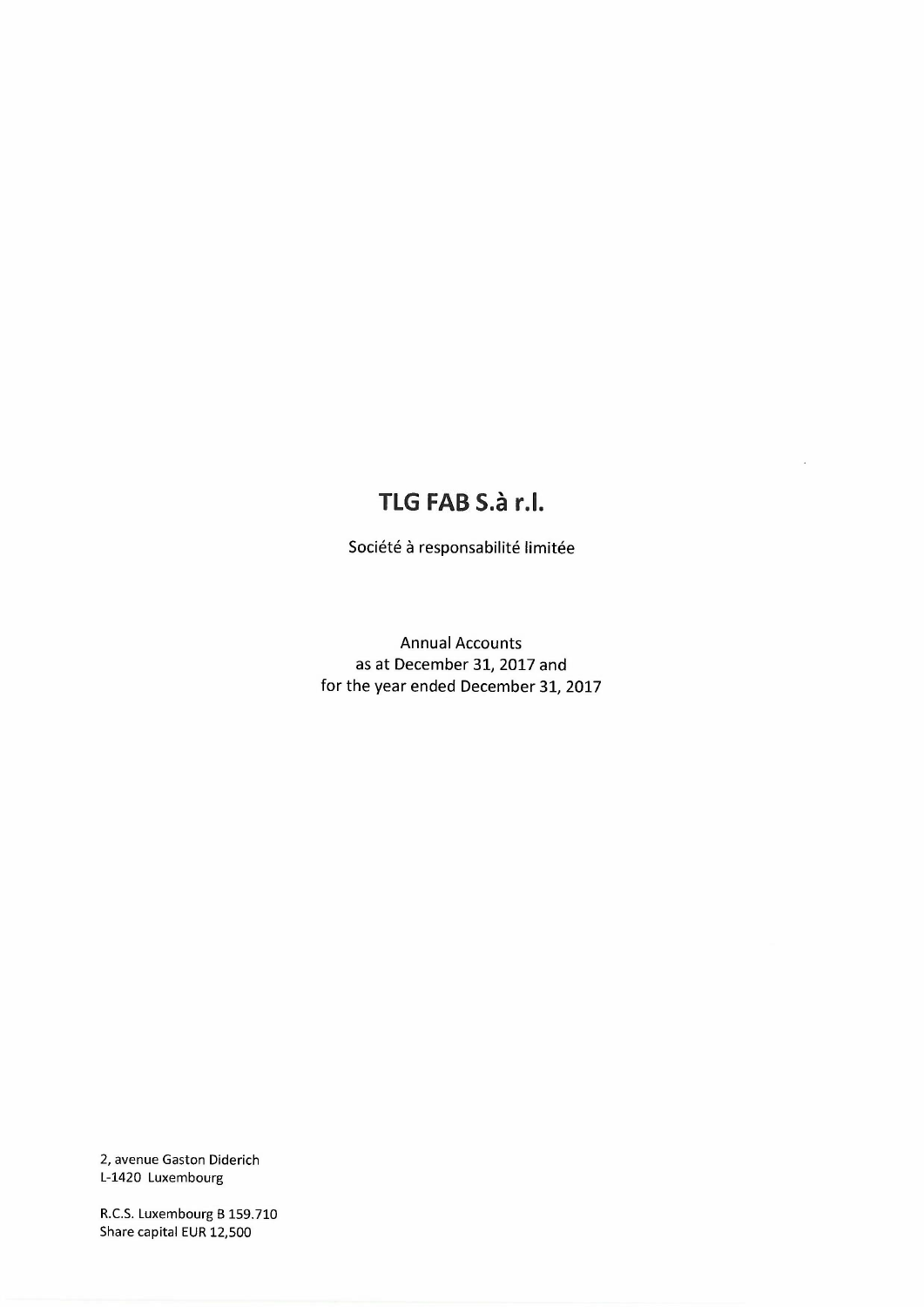# **Table of Contents Page**

| Independent Auditor's Report                                      | $1 - 3$  |
|-------------------------------------------------------------------|----------|
| Balance Sheet as at December 31, 2017                             | 4        |
| Profit and Loss Account for the year ended December 31, 2017      |          |
| Notes to the Annual Accounts for the year ended December 31, 2017 | $6 - 14$ |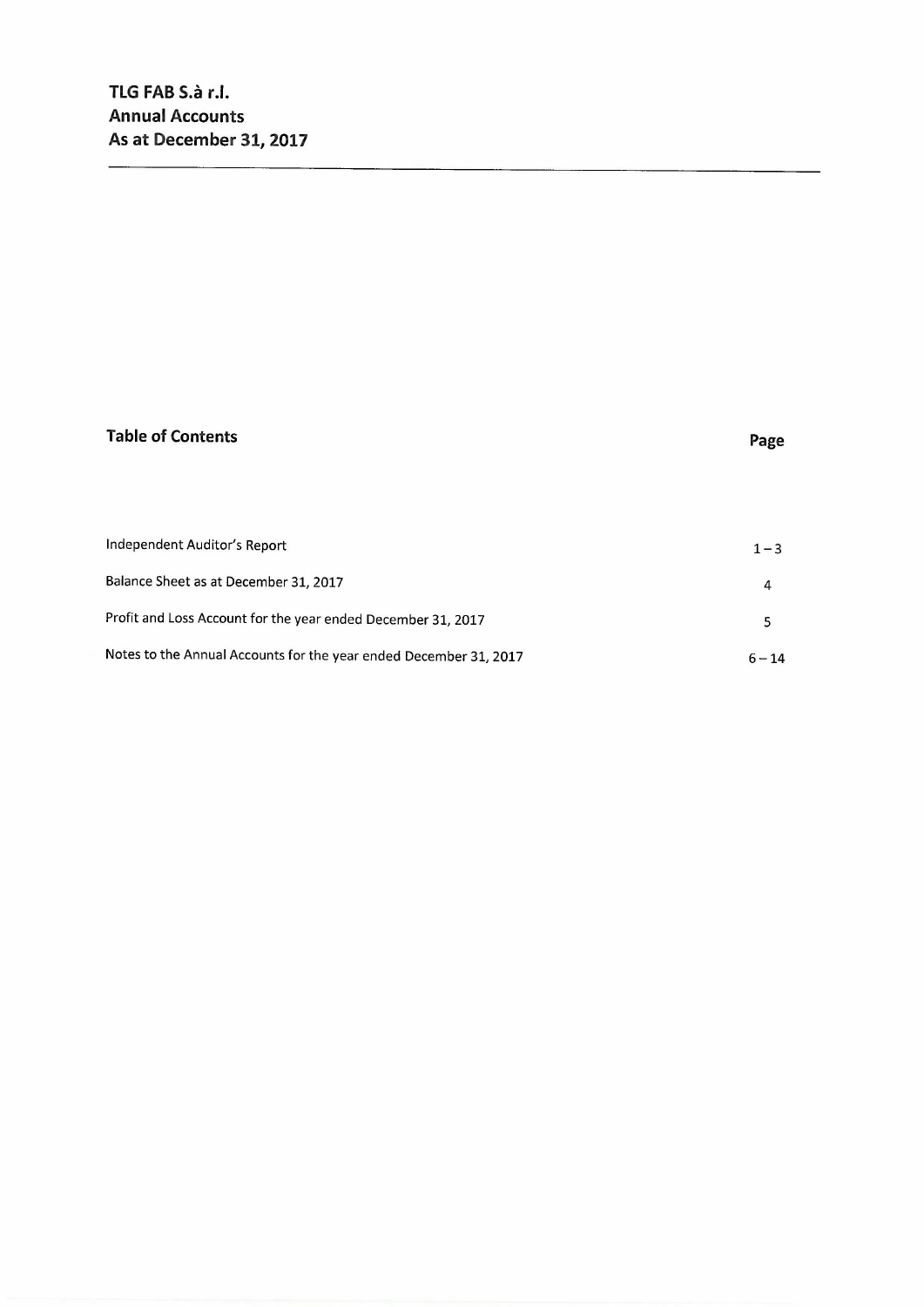

Ernst 8, Young Société anonyme 35E, Avenue John F. Kennedy L-1855 Luxembourg Tel: +352 421241 www.ey.com/luxembourg

B.P.780 L-2017 Luxembourg R.C.S. Luxembourg B 47 771

TVA LU 16063074

### **Independent auditor's report**

To the Shareholders of TLG FAB S.8 r.1. 2, avenue Gaston Diderich L-1420 Luxembourg

### **Opinion**

We have audited the annual accounts of TLG FAB S.a r.l. (the "Company"), which comprise the balance sheet as at 31 December 2017, and the profit and loss account for the year then ended, and the notes to the annual accounts, including a summary of significant accounting policies.

In our opinion, the accompanying annual accounts give a true and fair view of the financial position of the Company as at 31 December 2017, and of the results of its operations for the year then ended in accordance with Luxembourg legal and regulatory requirements relating to the preparation and presentation of the annual accounts.

### **Basis for Opinion**

We conducted our audit in accordance with the Law of 23 July 2016 on the audit profession (the "Law of 23 July 2016") and with International Standards on Auditing ("ISAs") as adopted for Luxembourg by the "Commission de Surveillance du Secteur Financier" ("CSSF"). Our responsibilities under those Law and standards are further described in the « responsibilities of the "réviseur d'entreprises agréé" for the audit of the financial statements» section of our report. We are also independent of the Company in accordance with the International Ethics Standards Board for Accountants' Code of Ethics for Professional Accountants ("IESBA Code") as adopted for Luxembourg by the CSSF together with the ethical requirements that are relevant to our audit of the annual accounts, and have fulfilled our other ethical responsibilities under those ethical requirements. We believe that the audit evidence we have obtained is sufficient and appropriate to provide a basis for our opinion.

### **Responsibilities of the Board of Managers and those charged with governance for the annual accounts**

The Board of Managers is responsible for the preparation and fair presentation of these annual accounts in accordance with Luxembourg legal and regulatory requirements relating to the preparation and presentation of the annual accounts, and for such internal control as the Board of Managers determines is necessary to enable the preparation of annual accounts that are free from material misstatement, whether due to fraud or error.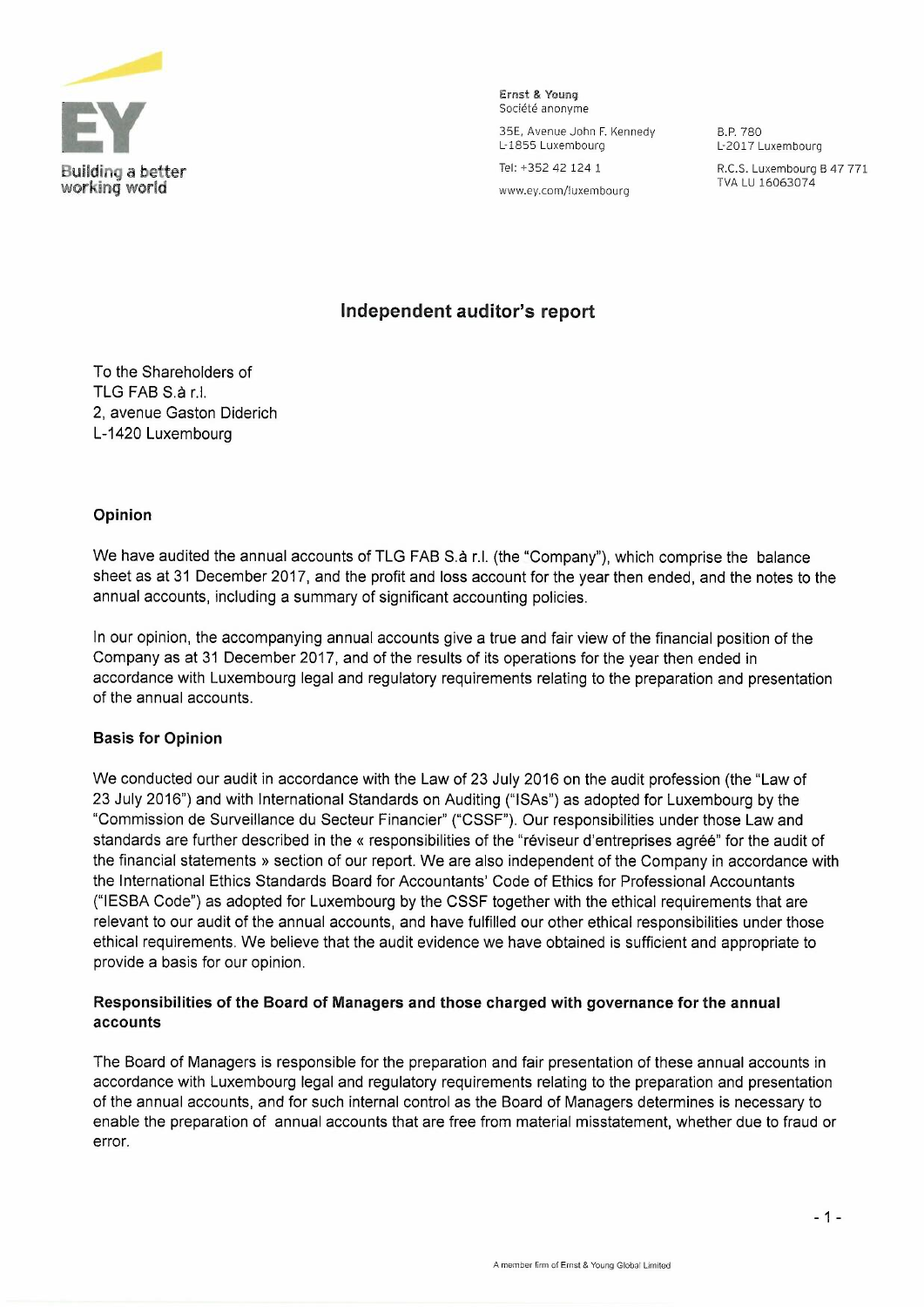

In preparing the annual accounts, the Board of Managers is responsible for assessing the Company's ability to continue as a going concern, disclosing, as applicable, matters related to going concern and using the going concern basis of accounting unless the Board of Managers either intends to liquidate the Company or to cease operations, or has no realistic alternative but to do so.

### **Responsibilities of the "reviseur d'entreprises agree" for the audit of the annual accounts**

Our objectives are to obtain reasonable assurance about whether the annual accounts as a whole are free from material misstatement, whether due to fraud or error, and to issue a report of the "réviseur d'entreprises agréé" that includes our opinion. Reasonable assurance is a high level of assurance, but is not a guarantee that an audit conducted in accordance with the Law of 23 July 2016 and with ISAs as adopted for Luxembourg by the CSSF will always detect a material misstatement when it exists. Misstatements can arise from fraud or error and are considered material if, individually or in the aggregate, they could reasonably be expected to influence the economic decisions of users taken on the basis of these annual accounts.

As part of an audit in accordance with the Law of 23 July 2016 and with ISAs as adopted for Luxembourg by the CSSF, we exercise professional judgment and maintain professional skepticism throughout the audit. We also:

- Identify and assess the risks of material misstatement of the annual accounts, whether due to fraud or error, design and perform audit procedures responsive to those risks, and obtain audit evidence that is sufficient and appropriate to provide a basis for our opinion. The risk of not detecting a material misstatement resulting from fraud is higher than for one resulting from error, as fraud may involve collusion, forgery, intentional omissions, misrepresentations, or the override of internal control.
- Obtain an understanding of internal control relevant to the audit in order to design audit procedures that are appropriate in the circumstances, but not for the purpose of expressing an opinion on the effectiveness of the Company's internal control.
- Evaluate the appropriateness of accounting policies used and the reasonableness of accounting estimates and related disclosures made by the Board of Managers.
- Conclude on the appropriateness of Board of Managers' use of the going concern basis of accounting and, based on the audit evidence obtained, whether a material uncertainty exists related to events or conditions that may cast significant doubt on the Company's ability to continue as a going concern. If we conclude that a material uncertainty exists, we are required to draw attention in our report of the "reviseur d'entreprises agréé" to the related disclosures in the annual accounts or, if such disclosures are inadequate, to modify our opinion. Our conclusions are based on the audit evidence obtained up to the date of our report of the "réviseur d'entreprises agréé". However, future events or conditions may cause the Company to cease to continue as a going concern.
- Evaluate the overall presentation, structure and content of the annual accounts, including the disclosures, and whether the annual accounts represent the underlying transactions and events in a manner that achieves fair presentation.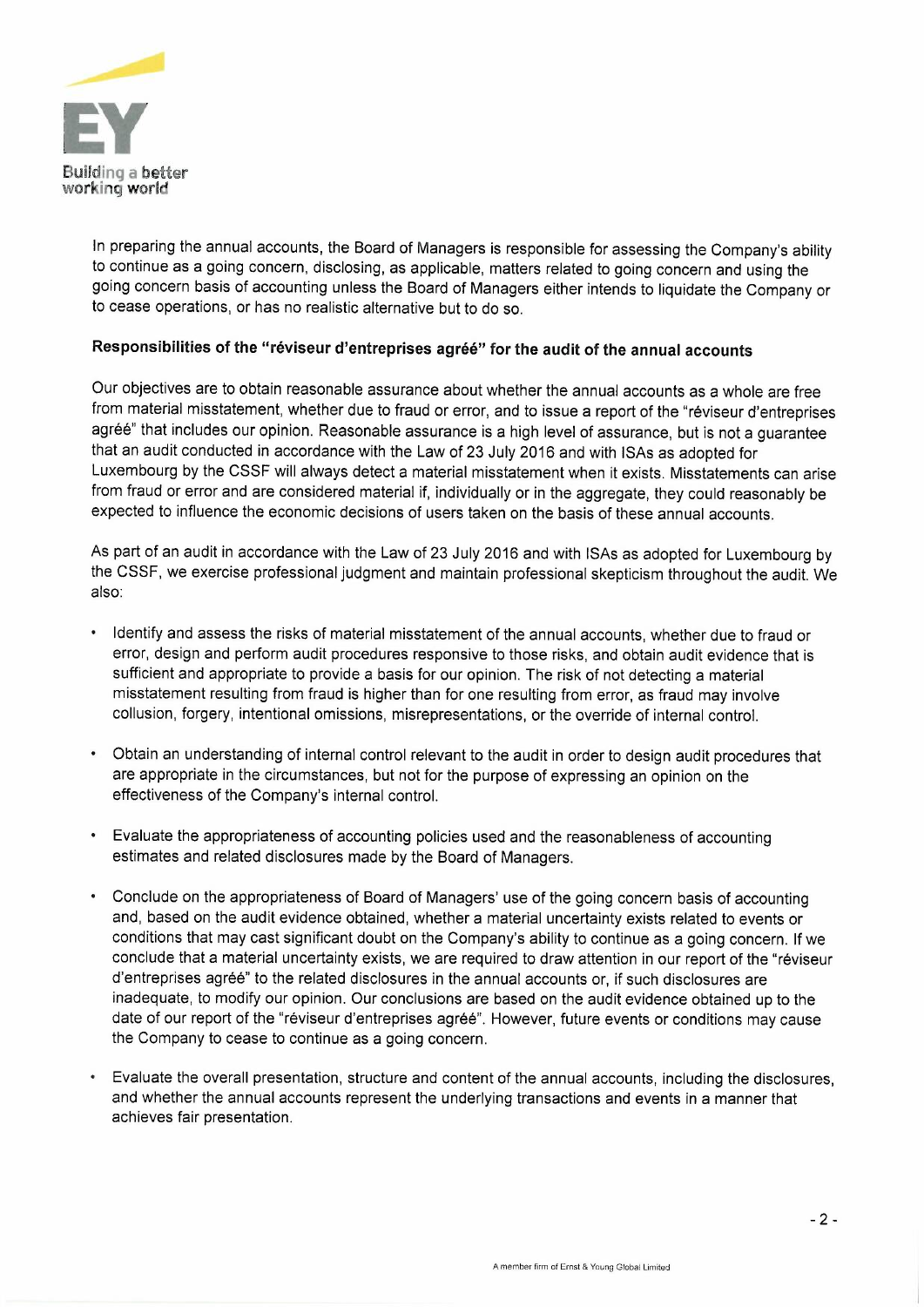

We communicate with those charged with governance regarding, among other matters, the planned scope and timing of the audit and significant audit findings, including any significant deficiencies in internal control that we identify during our audit.

> Ernst & Young Société anonyme Cabinet de révision agréé

/ Wel Nesvedov

Luxembourg, 12 February 2018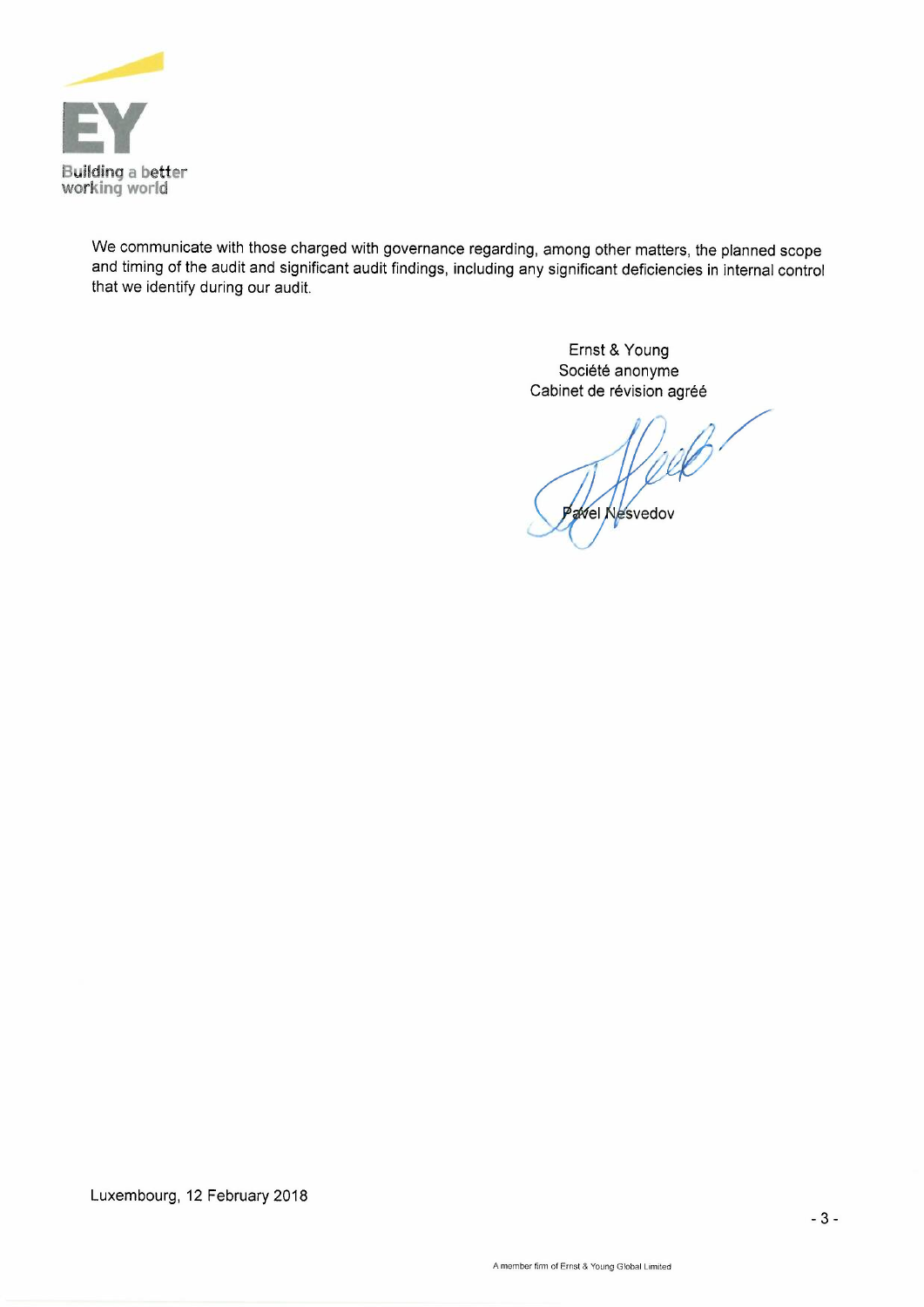### **TLG FAB S.iI r.l. Balance Sheet As at December 31,2017 (expressed in EUR)**

| <b>ASSETS</b>                            | <b>Notes</b> | 2017<br><b>EUR</b> | 2016<br><b>EUR</b> |
|------------------------------------------|--------------|--------------------|--------------------|
| <b>FIXED ASSETS</b>                      |              |                    |                    |
| Tangible assets                          | 2.2.1 / 3    | 28,429,748.62      | 28,990,888.60      |
| <b>CURRENT ASSETS</b>                    |              |                    |                    |
| Debtors                                  | 2.2.2        |                    |                    |
| Trade debtors                            |              |                    |                    |
| becoming due and payable within one year | 4            | 49,581.62          | 6,245.58           |
| Other debtors                            |              |                    |                    |
| becoming due and payable within one year | 5            | 97,884.83          | 71,915.60          |
| Cash at bank and in hand                 | 2.2.3/6      | 1,805,859.97       | 4,593,647.74       |
| <b>TOTAL ASSETS</b>                      |              | 30,383,075.04      |                    |
|                                          |              |                    | 33,662,697.52      |

| CAPITAL, RESERVES AND LIABILITIES        | <b>Notes</b>   | 2017<br><b>EUR</b> | 2016<br><b>EUR</b> |
|------------------------------------------|----------------|--------------------|--------------------|
| <b>CAPITAL AND RESERVES</b>              | $\overline{7}$ |                    |                    |
| Subscribed capital                       |                | 12,500.00          | 12,500.00          |
| Share premium account                    |                | 27,869,279.67      | 33,651,500.10      |
| Reserves                                 |                |                    |                    |
| Legal reserve                            |                | 1,250.00           | 1,250.00           |
| Profit or loss brought forward           |                | 0.00               | (2,782,220.43)     |
| Profit or loss for the financial year    |                | 1,764,764.44       | 1,986,244.95       |
|                                          |                | 29,647,794.11      | 32,869,274.62      |
| <b>PROVISIONS</b>                        | 2.2.6          |                    |                    |
| Provisions for taxation                  | 8              | 27,165.00          | 259,281.00         |
| Other provisions                         | 9              | 161,520.03         | 148,772.13         |
|                                          |                | 188,685.03         | 408,053.13         |
| <b>CREDITORS</b>                         | 2.2.4          |                    |                    |
| <b>Trade creditors</b>                   |                |                    |                    |
| becoming due and payable within one year | 10             | 227,179.77         | 87,712.04          |
| Other creditors                          |                |                    |                    |
| <b>Tax authorities</b>                   | 11             | 19,564.16          | 12,726.07          |
| Other creditors                          |                |                    |                    |
| becoming due and payable within one year | 12             | 141,517.41         | 137,845.08         |
|                                          |                | 388,261.34         | 238,283.19         |
| <b>DEFERRED INCOME</b>                   | 2.2.7          | 158,334.56         | 147,086.58         |
| TOTAL CAPITAL, RESERVES AND LIABILITIES  |                | 30,383,075.04      | 33,662,697.52      |

The notes in the annex form an integral part of the annual accounts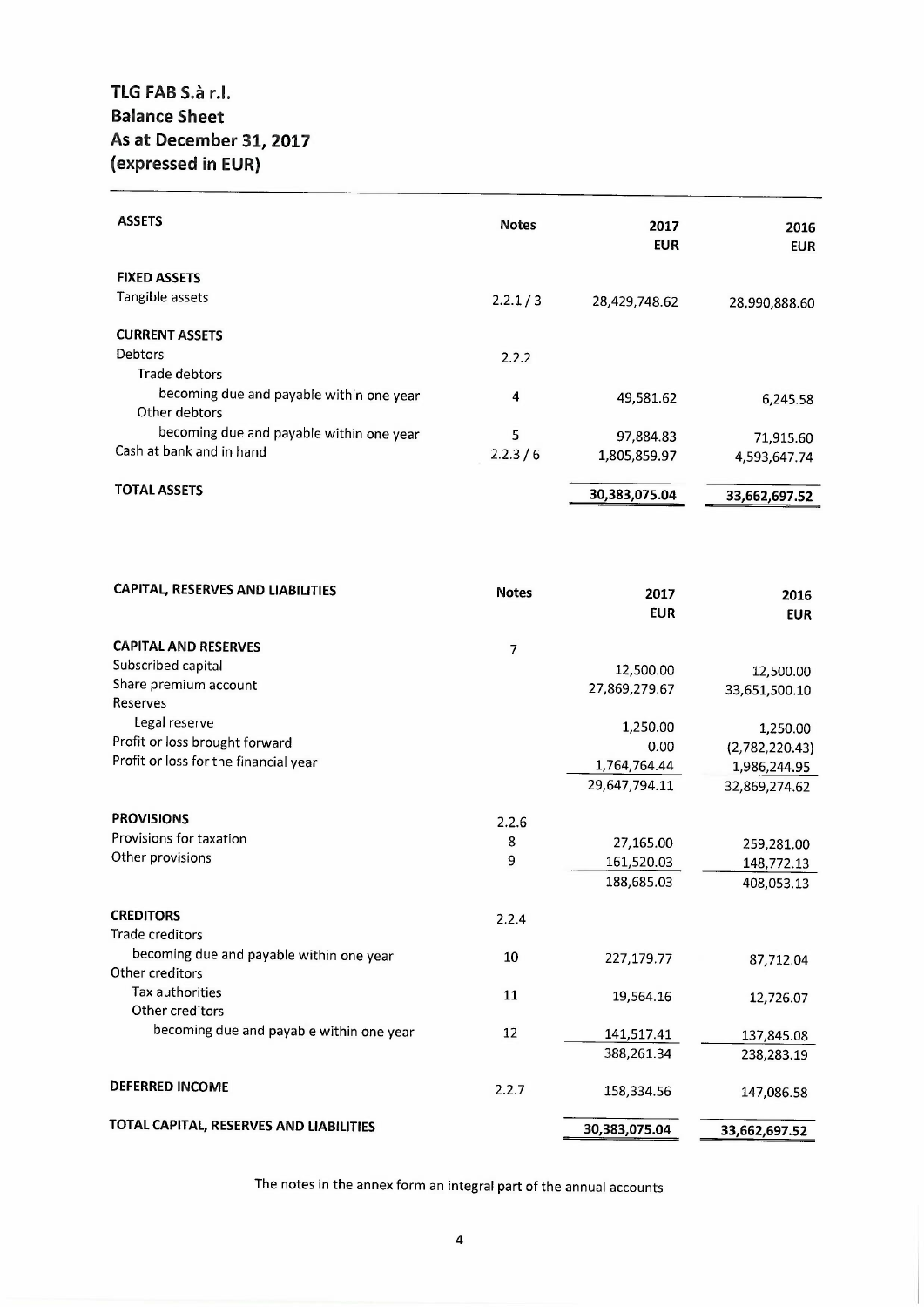## **TlG FAB S.iI r.l. Profit and loss Account For the financial year from January 1, 2017 to December 31,2017 (expressed in EUR)**

|                                                                           | <b>Notes</b> | 2017<br><b>EUR</b> | 2016<br><b>EUR</b> |
|---------------------------------------------------------------------------|--------------|--------------------|--------------------|
| Net turnover                                                              | 2.2.8 / 13   | 3,372,783.73       | 3,347,802.42       |
| Other operating income                                                    | 2.2.9 / 14   | 1,423,987.67       | 1,351,918.70       |
| Raw materials and consumables and other<br>external expenses              |              |                    |                    |
| Other external expenses                                                   | 15           | (104, 329.47)      | (134, 730.19)      |
| Value adjustments<br>in respect of formation expenses and of tangible and |              |                    |                    |
| and intangible fixed assets                                               | 2.2.1 / 3    | (561, 139.98)      | (561, 127.11)      |
| in respect of current assets                                              | 2.2.2        | 12,577.63          | (14, 718.39)       |
|                                                                           |              | (548, 562.35)      | (575, 845.50)      |
| Other operating expenses                                                  | 16           | (2,020,988.27)     | (1,807,881.41)     |
| Other interest receivable and similar income                              |              |                    |                    |
| Other interest and similar income                                         |              | 6.93               | 5,085.93           |
| Tax on profit or loss                                                     | 17           | (338, 743.80)      | (184, 330.00)      |
| Other taxes                                                               | 18           | (19,390.00)        | (15,775.00)        |
| Profit or loss for the financial year                                     |              | 1,764,764.44       | 1,986,244.95       |
|                                                                           |              |                    |                    |

The notes in the annex form an integral part of the annual accounts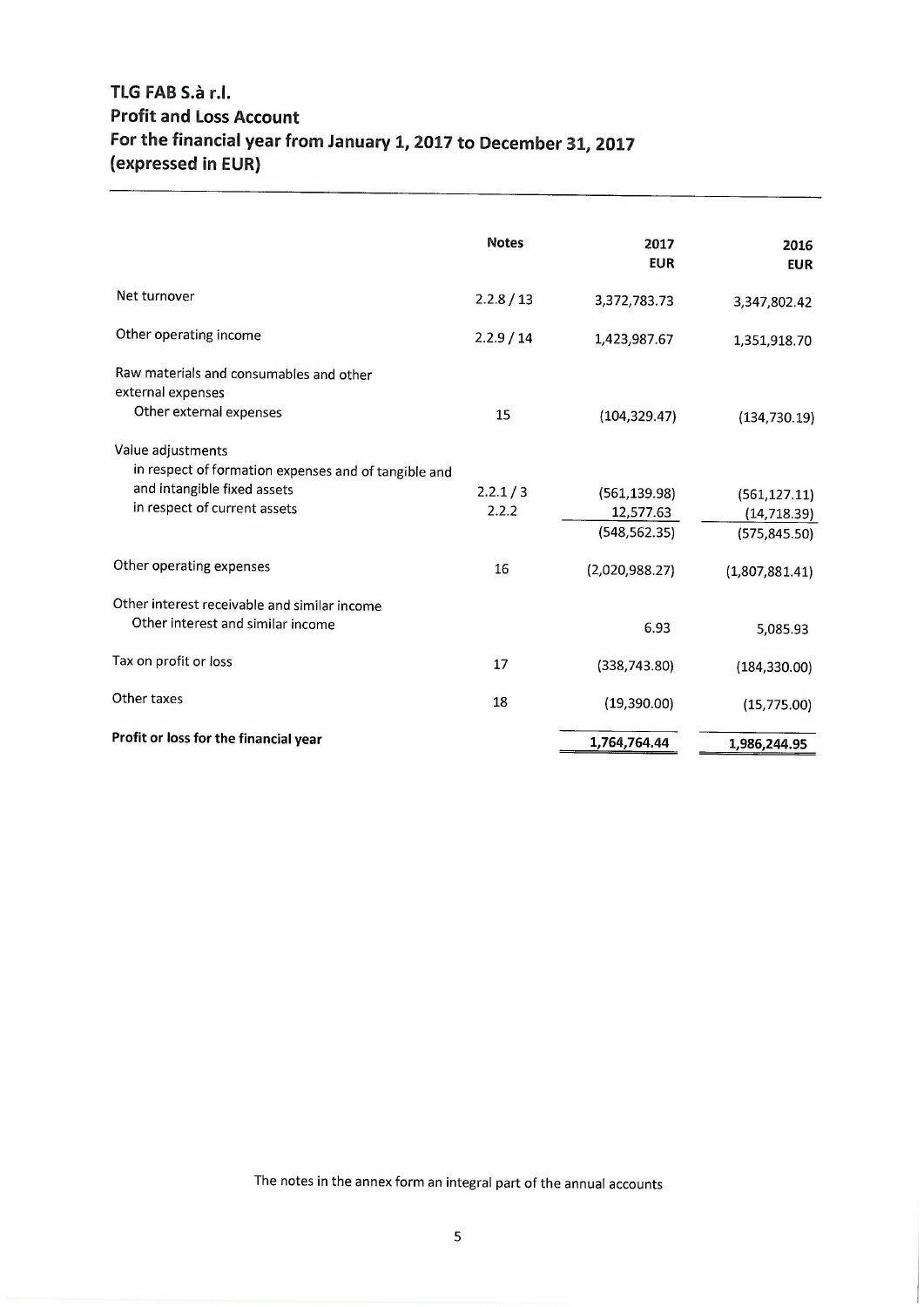#### Note 1 - General

TLG FAB S.à r.l. (the "Company") was incorporated on March 14, 2011 as a "société à responsabilité limitée", within the definition of the Luxembourg law of August 10, 1915 on commercial companies, as amended, for an unlimited period of time. The Company was incorporated under the name EPISO Berlin Office Immobilien S.à r.l. In the extraordinary meeting of shareholders held before Maitre Henri Hellinckx on September 30, 2014, the Company's name was changed to TLG FAB S.à r.l.

The registered office of the Company is established at 2, avenue Gaston Diderich, L-1420 Luxembourg.

According to the Company's articles of association, the financial year starts on January 1<sup>st</sup> and ends on December 31<sup>st</sup> of each year.

The Company's purpose is the creation, holding, development and realisation of a portfolio, consisting of interests and rights of any kind and of any other form of investment in entities of the Grand Duchy of Luxembourg and in foreign entities, whether such entities exist or are to be created, especially by way of subscription, acquisition by purchase, sale or exchange of securities or rights of any kind whatsoever, such as any equity instruments, debt instruments, patents and licenses, as well as the administration and control of such portfolio.

The Company may grant any form of security for the performance of any obligations of the Company or of any entity, in which it holds a direct or indirect interest or right of any kind or in which the Company has invested in any other manner or which forms part of the same group of entities as the Company, or of any director or any other officer or agent of the Company or of any entity, in which it holds a direct or indirect interest or right of any kind or in which the Company has invested in any other manner or which forms part of the same group of entities as the Company.

The Company may further lend funds or otherwise assist any entity, in which it holds a direct or indirect interest or right of any kind or in which the Company has invested in any other manner or which forms part of the same group of entities as the Company.

An additional purpose of the Company is the acquisition and sale of real estate properties either in the Grand Duchy of Luxembourg or abroad, including the direct or indirect holding of participations in Luxembourg or foreign companies, the principal object of which is the acquisition, development, promotion, sale, management and/or lease of real estate properties.

The Company may carry out all transactions, which directly or indirectly serve its purpose. Within such purpose, the Company may especially:

- raise funds through borrowing in any form or by issuing any securities or debt instruments, including bonds, by accepting any other form of investment or by granting any rights of whatever nature, subject to the terms and conditions of the law;
- participate in the incorporation, development and/or control of any entity in the Grand Duchy of Luxembourg or abroad; and
- act as a partner/shareholder with unlimited or limited liability for the debts and obligations of any Luxembourg or foreign entities.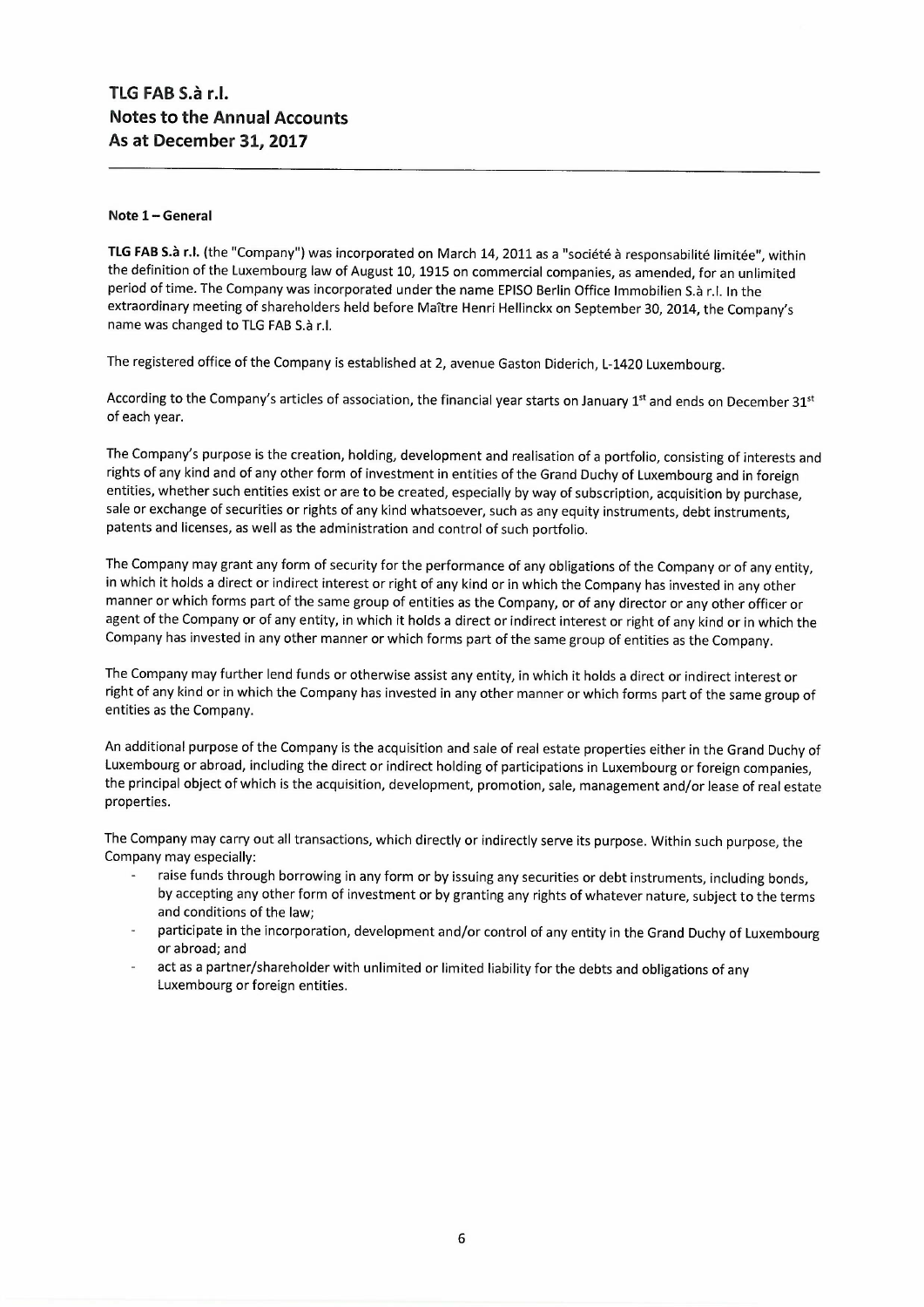### **Note 2 - Principles, rules and valuation methods**

### **2.1 General principles**

The annual accounts are prepared **in** conformity with the Luxembourg legal and regulatory requirements and according to generally accepted accounting principles applicable in Luxembourg. The accounting policies and valuation principles are, apart from those enforced by the law, determined and applied by the Management.

### **2.2 Significant rules and valuation methods**

The significant valuation rules of the Company can be summarised as follows:

### 2.2.1. Tangible assets

The tangible assets are valued at their acquisition cost including the incidental costs of acquisition or at their production cost, reduced by accumulated value adjustments. The tangible assets are depreciated over their estimated useful lives. The applicable rate of depreciation for buildings is 3% per annum on a straight-line basis. Land is not depreciated.

If the management determines that a permanent impairment has occurred in the value of a tangible asset, a value adjustment is made in order to reflect that loss. This value adjustment may not be continued if the reasons for which they were made have ceased to apply.

### 2.2.2 Debtors

Debtors are recorded at their nominal value. A value adjustment is made when their reimbursement is partly or completely in doubt. These value adjustments may not be continued if the reasons for which the value adjustments were made have ceased to apply.

#### 2.2.3 Cash at bank and in hand

Cash at bank and in hand is valued at its nominal value.

#### 2.2.4 Debts

Debts are recorded at their repayment value.

#### 2.2.5 Foreign currency translation

The Company maintains its accounting records in EUR and the annual accounts are expressed in EUR. The cost of investment expressed in a currency other than EUR is translated into EUR at historic rate.

- All the other assets expressed in currencies other than EUR are valued individually at the lower of their value translated into EUR at historic rates or at exchange rates prevailing at the balance sheet date.
- All liabilities expressed in a currency other than EURare valued individually at the higher of their value translated at historic rates or at the exchange rates prevailing at the balance sheet date.
- Income and expenses in currencies other than EUR are translated into EUR at the exchange rates prevailing at the payment date.
- Consequently, only realised foreign exchange gain or losses and unrealised foreign exchange losses are reflected into the profit and loss account.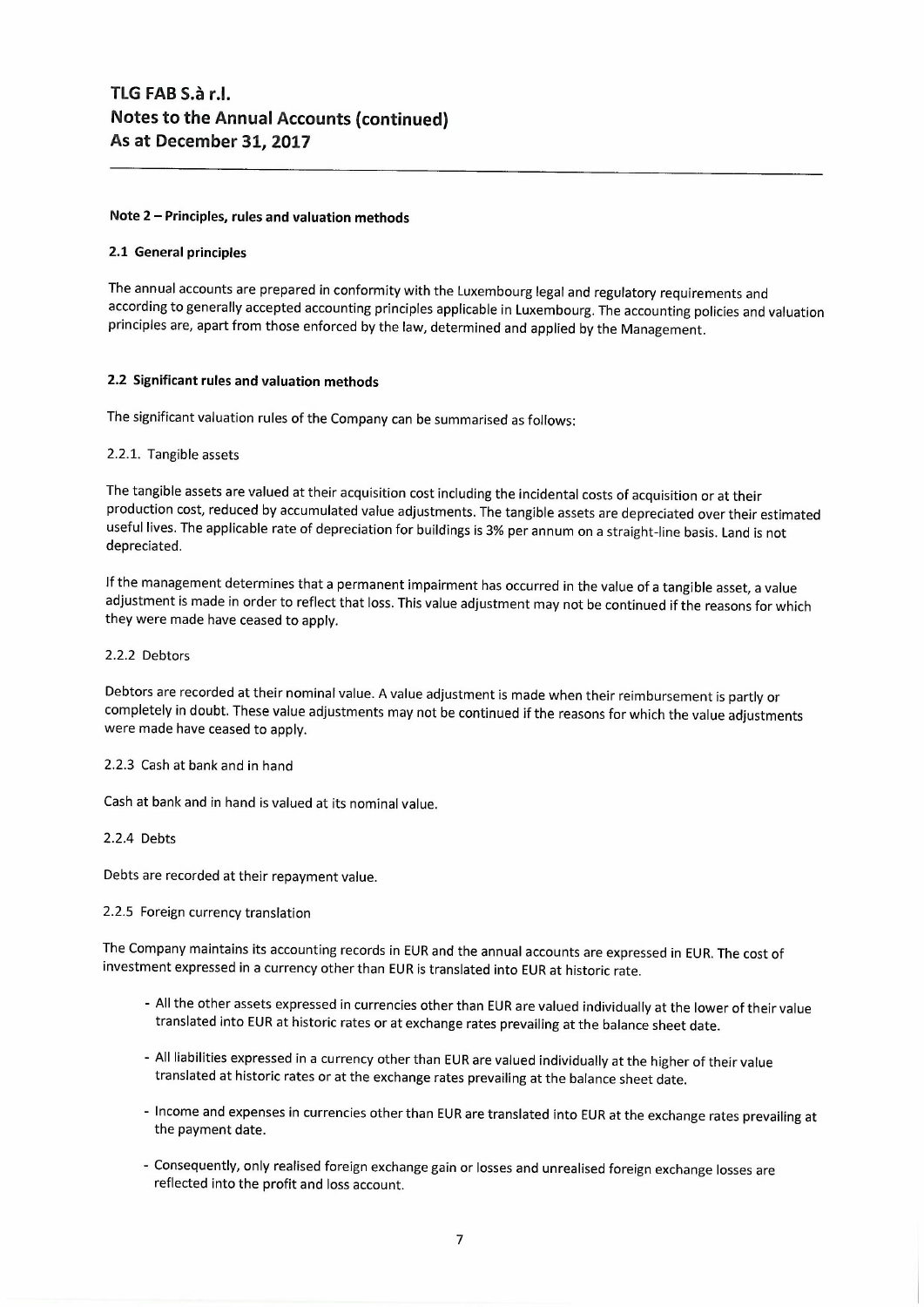### 2.2.6 Provisions

Provisions are determined at the end of the year. Provisions set up in previous years are reviewed regularly and may be written back to the profit and loss account.

### 2.2.7 Deferred income

Deferred income includes income received during the financial year, which relates to a subsequent financial year.

### 2.2.8 Net turnover

Turnover is stated net of value added tax on an accruals basis.

2.2.9 Other operating income

Other operating income is stated net of value added tax on an accrual basis.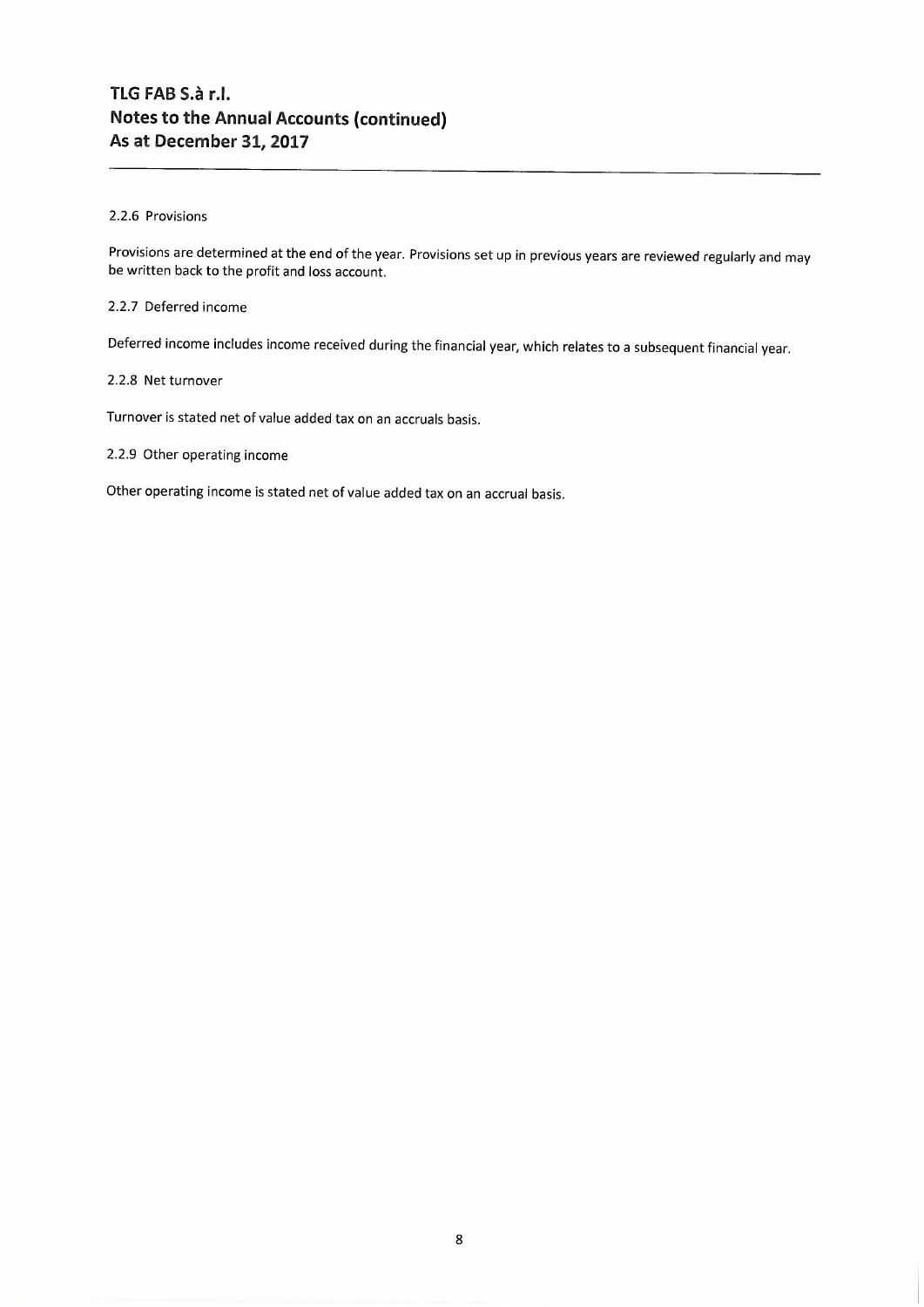### **Note 3 - Tangible assets**

The tangible assets consist of real estate properties located in Leipzig, Germany, which the Company acquired in 2012.

The movements for the year are as follows:

|                                      | Land          | <b>Building</b> | <b>Total</b>   |
|--------------------------------------|---------------|-----------------|----------------|
|                                      | <b>EUR</b>    | <b>EUR</b>      | <b>EUR</b>     |
| <b>Gross book value</b>              |               |                 |                |
| Opening balance                      | 12,998,157.77 | 18,704,666.07   | 31,702,823.84  |
| Additions for the year               | 0.00          | 0.00            | 0.00           |
| Closing balance                      | 12,998,157.77 | 18,704,666.07   | 31,702,823.84  |
| <b>Accumulated value adjustments</b> |               |                 |                |
| Opening balance                      | 0.00          | (2,711,935,24)  | (2,711,935.24) |
| Charge for the year                  | 0.00          | (561, 139.98)   | (561,139.98)   |
| Closing balance                      | 0.00          | (3,273,075.22)  | (3,273,075.22) |
| Net book value - opening balance     | 12,998,157.77 | 15,992,730.83   | 28,990,888.60  |
| Net book value - closing balance     | 12,998,157.77 | 15,431,590.85   | 28,429,748.62  |

Management believes that there is no permanent diminution in value of the tangible assets as at December 31, 2017.

A land charge over the properties is granted to Deutsche Postbank AG (refer to note 20).

#### **Note 4 - Trade debtors**

Trade debtors becoming due and payable within one year consist of rent and service charges receivables from tenants for an amount of **EUR** 49,581.62 (2016: **EUR** 6,245.58).

### **Note 5 - Other debtors**

Other debtors becoming due and payable within one year can be disclosed as follows:

|                                                                                                                                                                                                         | 2017<br><b>EUR</b>                                          | 2016<br><b>EUR</b>                                |
|---------------------------------------------------------------------------------------------------------------------------------------------------------------------------------------------------------|-------------------------------------------------------------|---------------------------------------------------|
| Accrued service charge income from tenants<br>Accrued income from parking lease agreement<br>VAT receivable Luxembourg<br>Corporate income tax Germany *<br>Rent deposit office lease Luxembourg office | 38,386.80<br>37,500.00<br>10,556.36<br>9,095.67<br>2.346.00 | 0.00<br>65,143.96<br>4,425.64<br>0.00<br>2,346.00 |
|                                                                                                                                                                                                         | 97,884.83                                                   | 71,915.60                                         |

\* This amount represents the German 2017 corporate income tax advances, which the Company paid during the financial year for a total amount of **EUR** 351,941.67, less the estimated German corporate income tax liability for the financial year 2017 for an amount of EUR342,846.00.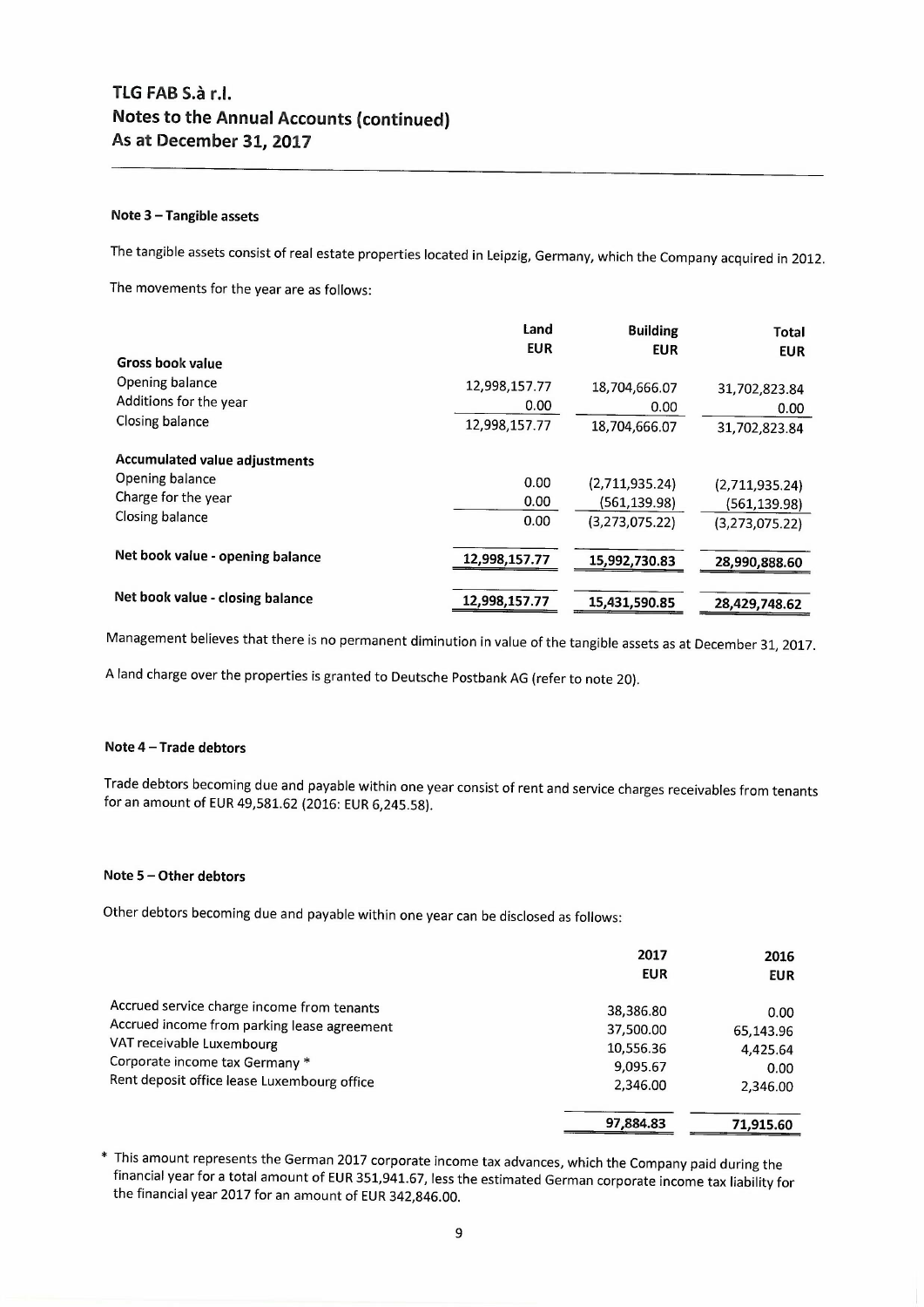### Note 6 - Cash at bank and in hand

Cash at bank and in hand includes an amount of EUR97,354.61 (2016: 97,318.76) of cash deposits received from tenants held in tenant deposit accounts. The corresponding liability towards the tenants is recorded in the balance sheet under Other creditors (refer to note 12).

### Note 7 - Capital and reserves

The movements for the year are as follows:

|                                                                                   | Subscribed<br>capital | Share<br>premium<br>account | Legal<br>reserve | Profit or loss<br>brought<br>forward | <b>Profit or loss</b><br>for the<br>financial year | Dividend       | Total          |
|-----------------------------------------------------------------------------------|-----------------------|-----------------------------|------------------|--------------------------------------|----------------------------------------------------|----------------|----------------|
|                                                                                   | <b>EUR</b>            | <b>EUR</b>                  | <b>EUR</b>       | <b>EUR</b>                           | <b>EUR</b>                                         | <b>EUR</b>     | <b>EUR</b>     |
| <b>Opening balance</b>                                                            | 12,500.00             | 33,651,500.10               | 1,250.00         | (2,782,220.43)                       | 1,986,244.95                                       | 0.00           | 32,869,274.62  |
| Allocation of prior<br>year's result                                              | 0.00                  | 0.00                        | 0.00             | 0.00                                 | (1,986,244.95)                                     | 1,986,244.95   | 0.00           |
| Dividend payment                                                                  | 0.00                  | 0.00                        | 0.00             | 0.00                                 | 0.00                                               | (1,986,244.95) | (1,986,244.95) |
| Withdrawal from<br>share premium<br>account to cover<br>losses brought<br>forward | 0.00                  | (2,782,220.43)              | 0.00             | 2,782,220.43                         | 0.00                                               | 0.00           | 0.00           |
| <b>Distribution from</b><br>share premium<br>account                              | 0.00                  | (3,000,000.00)              | 0.00             | 0.00                                 | 0.00                                               | 0.00           | (3,000,000.00) |
| Result for the<br>financial year                                                  | 0.00                  | 0.00                        | 0.00             | 0.00                                 | 1,764,764.44                                       | 0.00           | 1,764,764.44   |
| <b>Closing balance</b>                                                            | 12,500.00             | 27,869,279.67               | 1,250.00         | 0.00                                 | 1,764,764.44                                       | 0.00           | 29,647,794.11  |

### Subscribed capital

The subscribed capital of EUR 12,500.00 is represented by 12,500 shares with a par value of EUR 1.00 fully paid.

### Legal reserve

In accordance with Luxembourg Company Law, the Company is required to transfer a minimum of 5% of its net profit for each financial year to a legal reserve, which is not available for distribution to the shareholders. This requirement ceases to be necessary once the balance of the legal reserve reaches 10% of the issued share capital.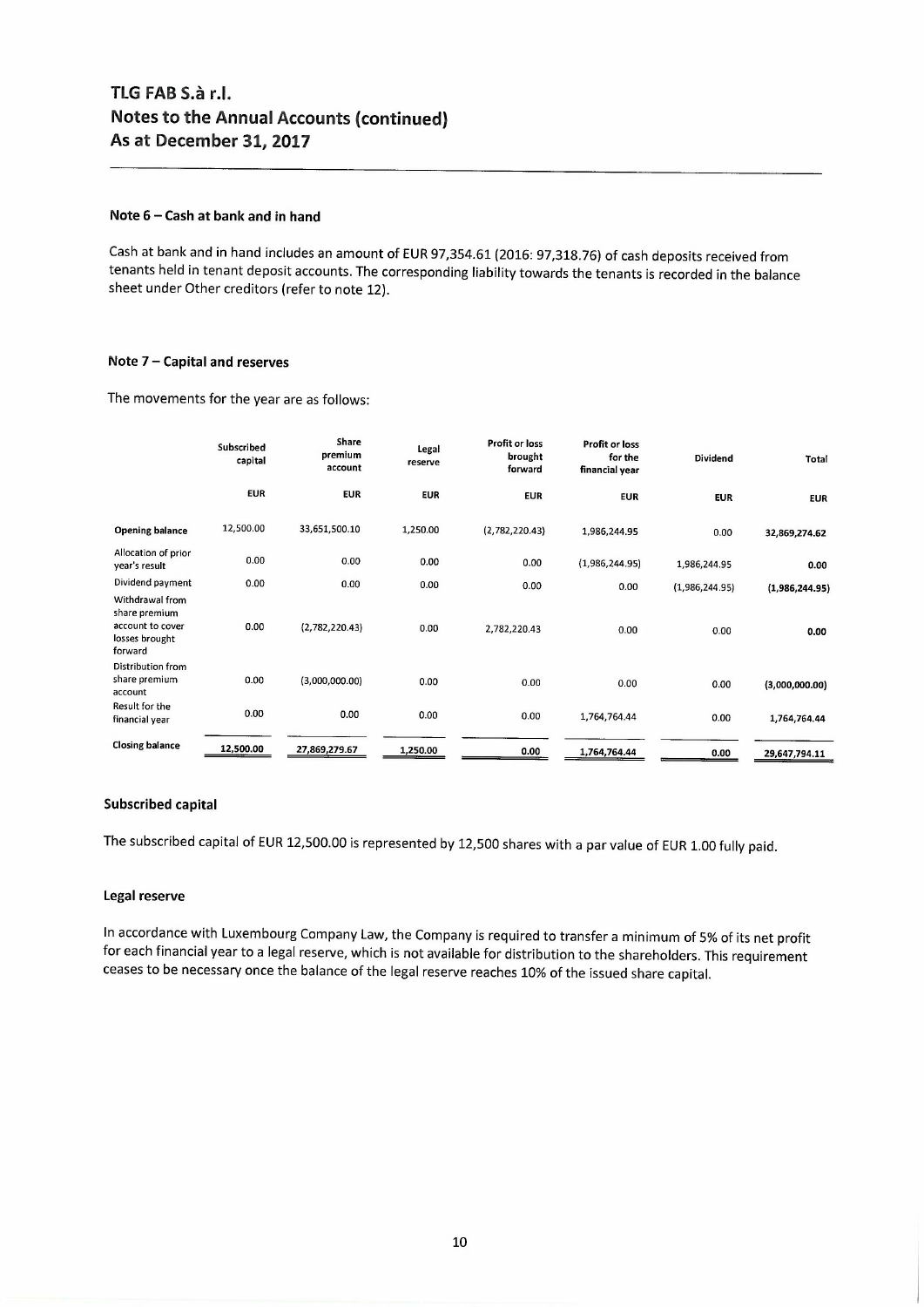### **Note 8 - Provisions for taxation**

Provisions for taxation can be disclosed as follows:

|                                                           | 2017<br><b>EUR</b> | 2016<br><b>EUR</b>      |
|-----------------------------------------------------------|--------------------|-------------------------|
| Net wealth tax Luxembourg<br>Corporate income tax Germany | 27,165.00<br>0.00  | 12,590.00<br>246,691.00 |
|                                                           | 27,165.00          | 259,281.00              |

### **Note 9 - Other provisions**

Other provisions can be disclosed as follows:

|                                   | 2017       | 2016       |
|-----------------------------------|------------|------------|
|                                   | <b>EUR</b> | <b>EUR</b> |
| Maintenance costs                 | 89,234.68  | 37,720.32  |
| Service charge expenditure        | 44,818.03  | 45,570.00  |
| Professional fees                 | 27,097.32  | 44,489.07  |
| <b>Others</b>                     | 370.00     | 365.00     |
| Non-recoverable property expenses | 0.00       | 20,627.74  |
|                                   | 161,520.03 | 148,772.13 |

#### **Note 10 - Trade creditors**

Trade creditors can be disclosed as follows:

|                   | 2017<br><b>EUR</b> | 2016<br><b>EUR</b> |
|-------------------|--------------------|--------------------|
| Supplier payables | 227,179.77         | 87,712.04          |
|                   | 227,179.77         | 87,712.04          |

### **Note 11 - Tax authorities**

Tax authorities can be disclosed as follows:

|                     | 2017<br><b>EUR</b> | 2016<br><b>EUR</b> |
|---------------------|--------------------|--------------------|
| VAT payable Germany | 19,564.16          | 12,726.07          |
|                     | 19,564.16          | 12,726.07          |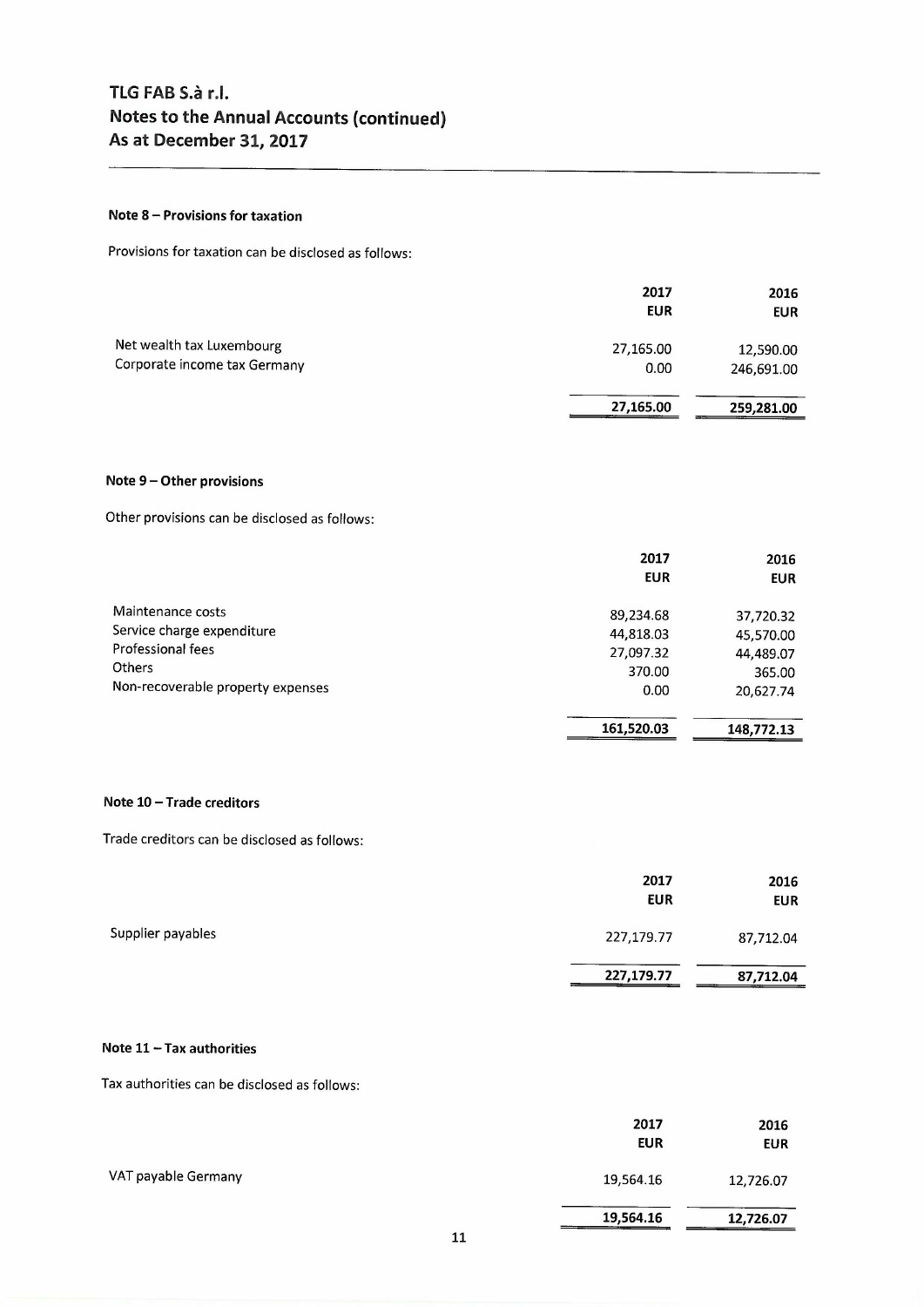### **Note 12 - Other creditors**

Other creditors becoming due and payable within one year can be disclosed as follows:

|                                                                                    | 2017<br>EUR            | 2016<br><b>EUR</b>     |
|------------------------------------------------------------------------------------|------------------------|------------------------|
| Rent deposits received from tenants<br>Rent and service charges payable to tenants | 97,354.61<br>44,162.80 | 97,318.76<br>40,526.32 |
|                                                                                    | 141,517.41             | 137,845.08             |

#### **Note 13 - Net turnover**

Net turnover consists of rental income derived from the properties owned by the Company.

Geographical breakdown:

| Country: |      | 2017<br>EUR  | 2016<br><b>EUR</b> |
|----------|------|--------------|--------------------|
| Germany  | 100% | 3,372,783.73 | 3,347,802.42       |
|          |      | 3,372,783.73 | 3,347,802.42       |

### **Note 14 - Other operating income**

Other operating income can be disclosed as follows:

|                                                             | 2017         | 2016         |
|-------------------------------------------------------------|--------------|--------------|
|                                                             | <b>EUR</b>   | <b>EUR</b>   |
| Income from recharged service charge expenditure to tenants | 1,365,992.98 |              |
| Income from recharged maintenance expenditure               |              | 1,291,778.94 |
|                                                             | 34,237.91    | 0.00         |
| Write-off liabilities previous years                        | 13,253.67    | 0.00         |
| Insurance compensation                                      | 1,118.10     | 49,908.30    |
| <b>Others</b>                                               | 9.385.01     | 0.00         |
| Write-off Luxembourg VAT liability previous years           | 0.00         | 6,192.58     |
| Write-off German VAT liability previous years               | 0.00         | 4,038.88     |
|                                                             | 1.423.987.67 | 1,351,918.70 |
|                                                             |              |              |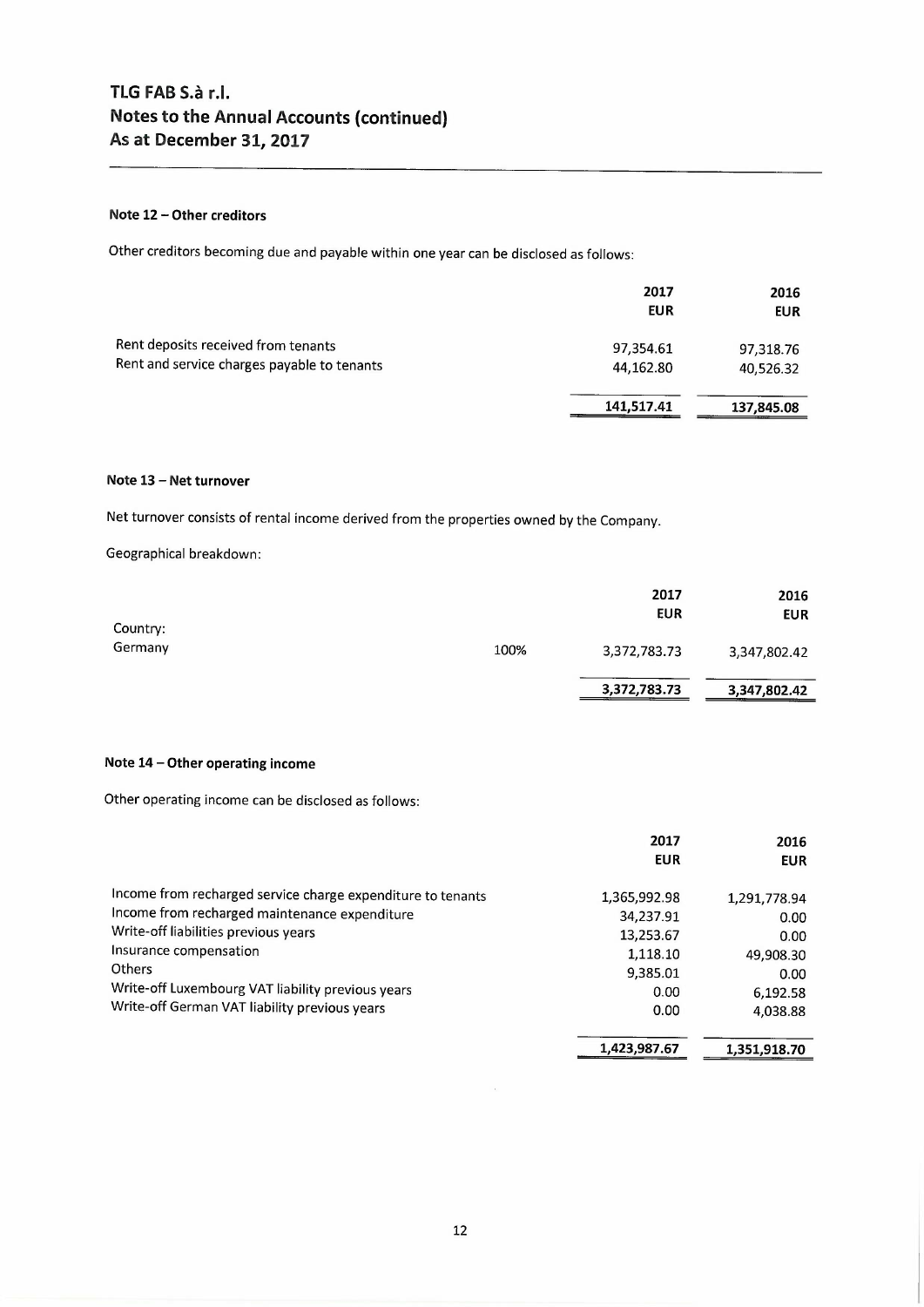### **Note 15 - Other external expenses**

Other external expenses can be disclosed as follows:

|                                                         | 2017       | 2016       |
|---------------------------------------------------------|------------|------------|
|                                                         | <b>EUR</b> | <b>EUR</b> |
| Management fees Wisteria Investment Management S.à r.l. |            |            |
| Professional fees                                       | 37,337.40  | 36,001.00  |
|                                                         | 26,363.26  | 59,608.45  |
| Rent office Luxembourg                                  | 10,409.40  | 10,200.00  |
| Non-recoverable VAT                                     | 7,789.60   | 10,222.81  |
| Travel & entertainment expenses                         | 7,500.79   | 9.679.75   |
| Leasing commissions                                     | 5,290.65   | 0.00       |
| Accounting software license fees                        | 5.542.59   | 5,542.59   |
| <b>Bank charges</b>                                     | 1,267.53   | 1,071.53   |
| <b>Others</b>                                           | 2,828.25   | 2,404.06   |
|                                                         | 104,329.47 | 134,730.19 |

### **Note** 16 - **Other operating expenses**

Other operating expenses can be disclosed as follows:

|                                                                                                                                   | 2017<br><b>EUR</b>                      | 2016<br><b>EUR</b>                      |
|-----------------------------------------------------------------------------------------------------------------------------------|-----------------------------------------|-----------------------------------------|
| Service charge expenditure - recoverable<br>Maintenance and repair fees non-recoverable<br>Other property costs - non-recoverable | 1,419,971.02<br>528,127.57<br>72,889.68 | 1,335,324.78<br>397,097.72<br>75,458.91 |
|                                                                                                                                   | 2,020,988.27                            | 1,807,881.41                            |

### **Note** 17 - **Tax on profit or** loss

Tax on profit or loss can be disclosed as follows:

|                                                                                                                                                                    | 2017<br><b>EUR</b>                | 2016<br>EUR                                   |
|--------------------------------------------------------------------------------------------------------------------------------------------------------------------|-----------------------------------|-----------------------------------------------|
| Corporate income tax Germany - current year<br>Corporate income tax Germany - adjustment prior year<br>Corporate income tax Luxembourg - reimbursement prior years | 342,846.00<br>(4, 102.20)<br>0.00 | 187.540.00<br>0.00 <sub>1</sub><br>(3,210.00) |
|                                                                                                                                                                    | 338,743.80                        | 184,330.00                                    |